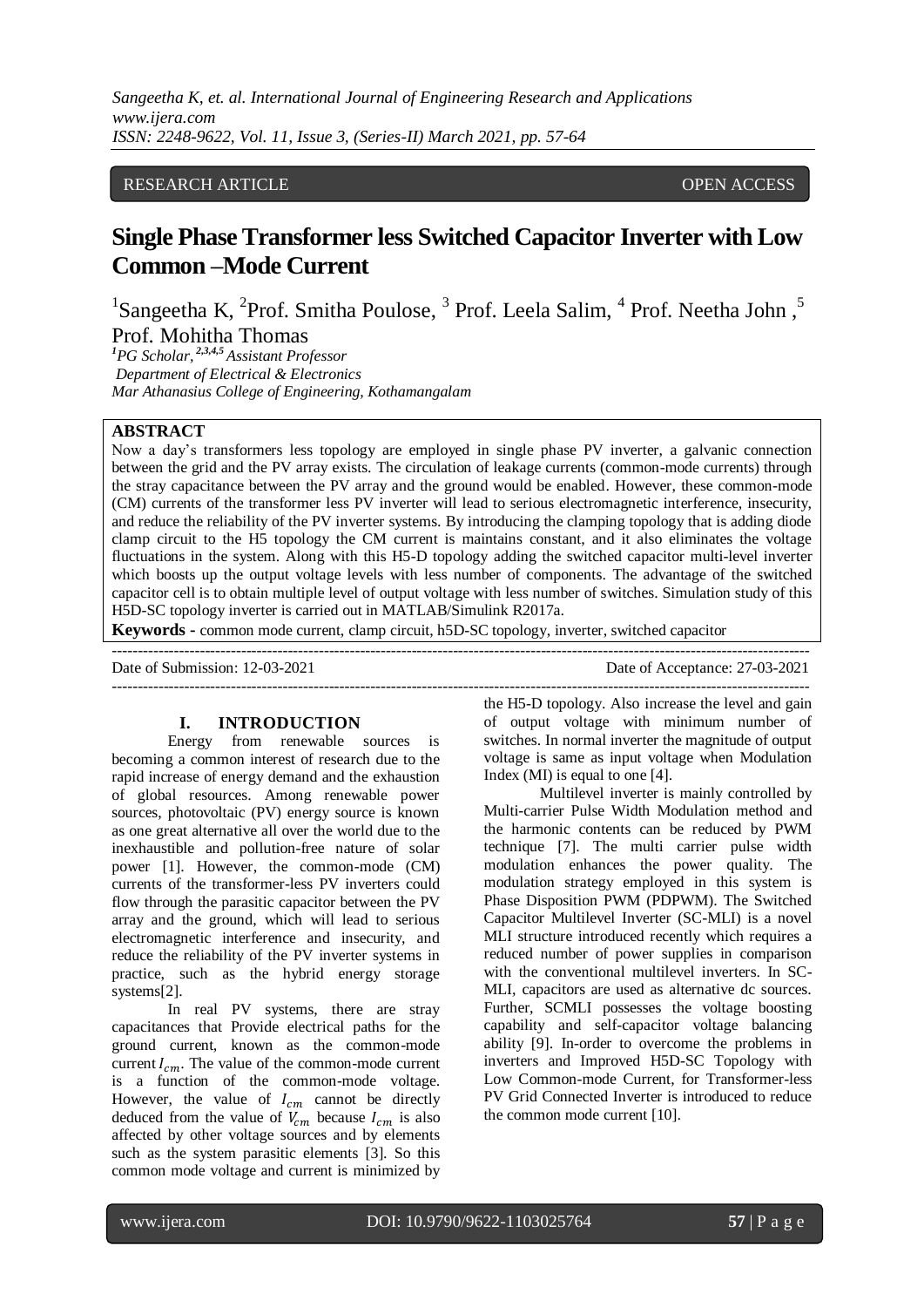## **II. SWICHED CAPACITOR MULTILEVEL INVERTER WITH LOW COMMON MOE CURRENT**  *A. H5D TOPOLOGY WITH COMMON MODE CURRENT*

The common mode current measured by the capacitor  $C_{PV}$  is the equivalent ground parasitic capacitor. Its capacitance is determined by the material, size and frame of the PV array, the air humidity etc. However, the common-mode (CM) currents of the transformer less PV inverters could flow through the parasitic capacitor between the PV array and the ground, which will lead to serious electromagnetic interference and insecurity, and reduce the reliability of the PV inverter systems in practice, P and N are the positive and negative terminals of DC bus voltage. A and B are the midpoints of bridge arms. In this topology  $V_{COM}$  and  $V_{DIF}$  that is common-mode and differential mode voltage are measured, this two voltages are related to the voltage between the points A, B and the point N ( $V_{AN}$  and  $V_{BN}$ ).



Figure 1. H5-D inverter circuit

Common mode voltage  $V_{\text{COM}}$ 

$$
V_{COM} = \frac{V_{AN} + V_{BN}}{2}
$$

Differential mode voltage  $V_{DIF}$ 

$$
V_{DIF} = V_{AN} - V_{BN}
$$

Total common mode voltage  $V_{TOTAL}$ 

$$
V_{COM-DIF} = V_{COM} - V_{DIF}
$$
  
= 
$$
\frac{V_{AN} + V_{BN}}{2} * \frac{L_2 - L_1}{2 * (L_2 - L_1)}
$$

 $V_{TOTAL} = V_{COM} + V_{COM-DIF}$ 

$$
V_{TOTAL} = \frac{V_{AN} + V_{BN}}{2} + \frac{V_{AN} - V_{BN}}{2}
$$

$$
+ \frac{L_2 - L_1}{2 * (L_2 - L_1)}
$$

$$
I_{COM} = C_{PV} \frac{dV_{TOTAL}}{dt}
$$

It is obvious that  $I_{COM}$  is related to the CM voltage  $V_{TOTAL}$  and the equivalent parasitic capacitor  $C_{PV}$ . And there is  $V_{TOTAL} = V_{COM}$  when  $L_1 = L_1$  with sufficient condition

For  $I_{COM} = 0$  is that the CM voltage VCM is constant. When there are high frequency fluctuations in  $V_{COM}$ , the CM current  $I_{COM}$  will occur.

#### *B. Switched Capacitor Five Level Inverter*

A Switched Capacitor (SC) circuit is used in order to obtain a boost multilevel DC voltage. Between the source and the full bridge inverter a capacitor cell is inserter. The output of the multilevel inverter becomes staircase voltage waveform with the output voltage higher than the input voltage. By adding number of SC cells makes the output voltage become sinusoidal and it eliminates the harmonic content in inverter. Figure 2 shows the circuit diagram of switched capacitor five level inverter. Each SC cell consists of a capacitor and diode with two switches. Main advantage of the proposed MLI is that with less number of components the gain and level of output voltage is increased.



Figure 2. Switched Capacitor Five Level Inverter

#### *C. Modes Of Operation*

There are 5 modes of operation. The basic operation of the inverter is based on positive and negative cycle for the multilevel output. Output voltage level is larger than the input voltage by means of switching capacitor in parallel with voltage source.

#### • Mode 1

During this mode, switches  $S_3$ ,  $S_4$  and are conducting and switches  $S_1$ ,  $S_2$  and  $S_5$  are turned OFF. Diode  $D_1$  and  $D_c$  is forward biased. The input capacitor  $C_{in1}$  and  $C_{in2}$  are charged to the voltage  $\frac{V_{DC}}{2}$ . The switched capacitor  $C_1$  is charged to  $V_{\text{DC}}$ . As shown in the Fig. 3 the output voltage  $V_0 = 0$ . Switches in same upper limb conduct either  $S_3$  and  $S_4$  or switches in the lower limb  $S_1$  and  $S_2$ are conducting to produce the same level of output voltage. Fig. 3 shows the equivalent circuit diagram and also different current paths are shown. The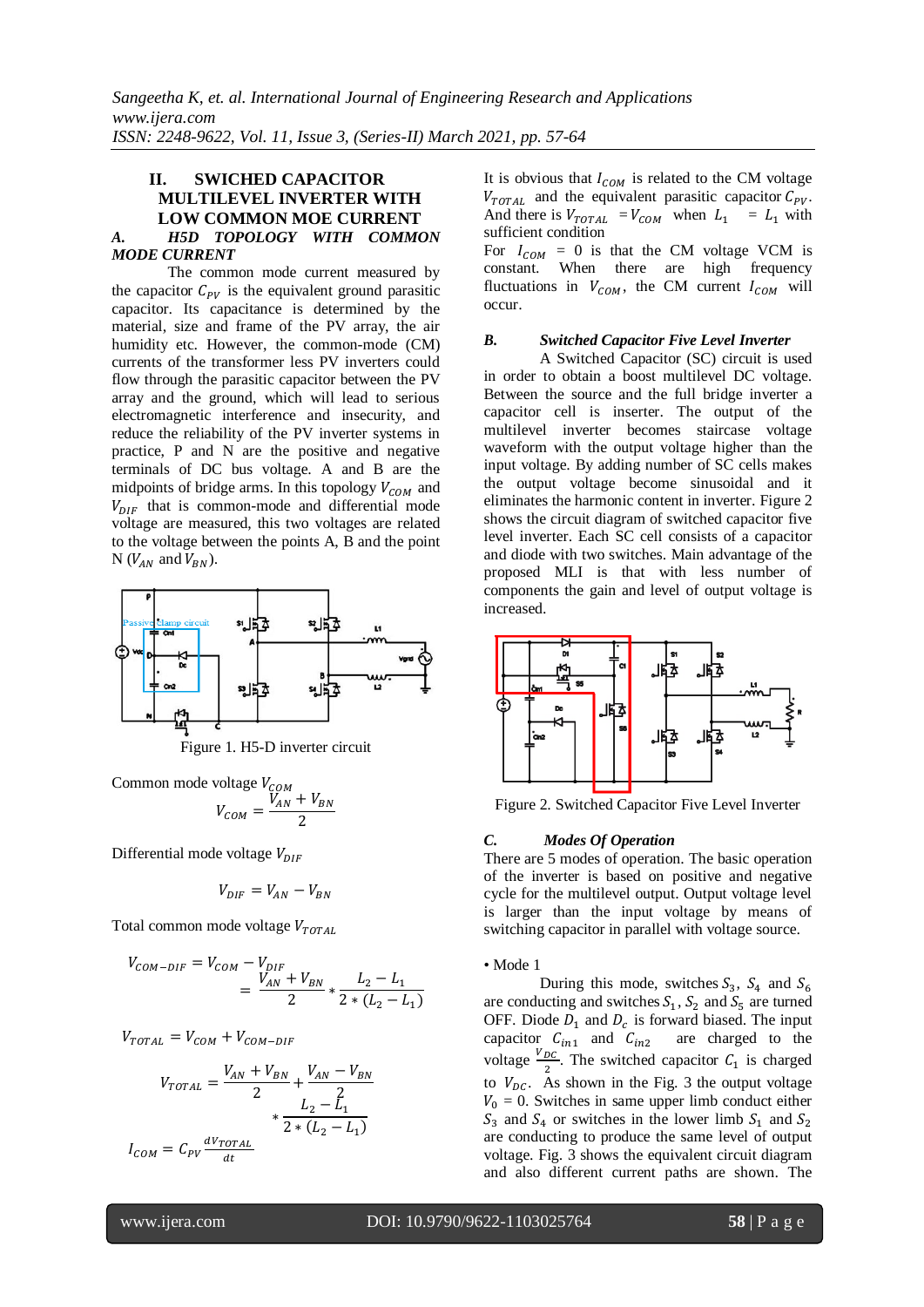theoretical waveform of all modes is shown in Fig. 8.



Figure 3. Operating Circuit of Mode 1

• Mode 2

It is the power transfer mode during this mode the input power will be transmitted to the grid. During this mode, switches  $S_1$ ,  $S_4$  and  $S_6$  are conducting and switches  $S_2$ , S

and  $S_5$  are turned OFF. Diode  $D_1$  and  $D_c$  is forward biased. The input capacitor  $C_{in1}$  and  $C_{in2}$  are charged to the voltage  $\frac{v_{DC}}{2}$ . The switched capacitor  $C_1$  is charged to  $V_{DC}$ . Based on the Fig. 4 the output voltage Vo =  $V_{DC}$ . Fig. 4 shows the equivalent circuit diagram of the inverter and current paths for this mode is also shown.



Figure 4. Operating Circuit of Mode 2

• Mode 3

It is the power transfer mode during this mode the input power will be transmitted to the grid. During this mode, switches  $S_1$ ,  $S_4$  and  $S_5$  are conducting and switches  $S_2$ , S

and  $S_6$  are turned OFF. Diode  $D_1$  is reverse biased and  $D<sub>c</sub>$  is forward biased. The input capacitor and  $C_{in2}$  are charged to the voltage  $\frac{V_{DC}}{2}$ . The switched capacitor  $C_1$  is discharges to load through the switches  $S_1$  and  $S_4$ . Based on the Fig. 5 the output voltage  $\overline{V}$ o = 2 $V_{DC}$ . Fig. 5 shows the equivalent circuit diagram of the inverter and current paths for this mode is also shown.



• Mode 4

It is the power transfer mode during this mode the input power will be transmitted to the grid. During this mode, switches  $S_2$ ,  $S_3$  and  $S_6$  are conducting and switches  $S_1$ , S

and  $S_5$  are turned OFF. Diode  $D_1$  and  $D_c$  are forward biased. The input capacitor  $C_{in1}$  and  $C_{in2}$ are charged to the voltage  $\frac{V_{DC}}{2}$ . The switched capacitor  $C_1$  is charges to  $V_{DC}$ . Based on the Fig. 6 the output voltage Vo =  $-V_{DC}$ . Fig. 6 shows the equivalent circuit diagram of the inverter and current paths for this mode is also shown.



Figure 6. Operating Circuit of Mode 4

• Mode 5

It is the power transfer mode during this mode the input power will be transmitted to the grid. During this mode, switches  $S_2$ ,  $S_3$  and  $S_5$  are conducting and switches  $S_1$ , S

and  $S_6$  are turned OFF. Diode  $D_1$  is reverse biased and  $D<sub>C</sub>$  is forward biased. The input capacitor and  $C_{in2}$  are charged to the voltage  $\frac{V_{DC}}{2}$ . The switched capacitor  $C_1$  is discharges to load through the switches  $S_2$  and  $S_3$ . Based on the Fig. 7 the output voltage Vo =  $-2V_{DC}$ . Fig. 7 shows the equivalent circuit diagram of the inverter and current paths for this mode is also shown.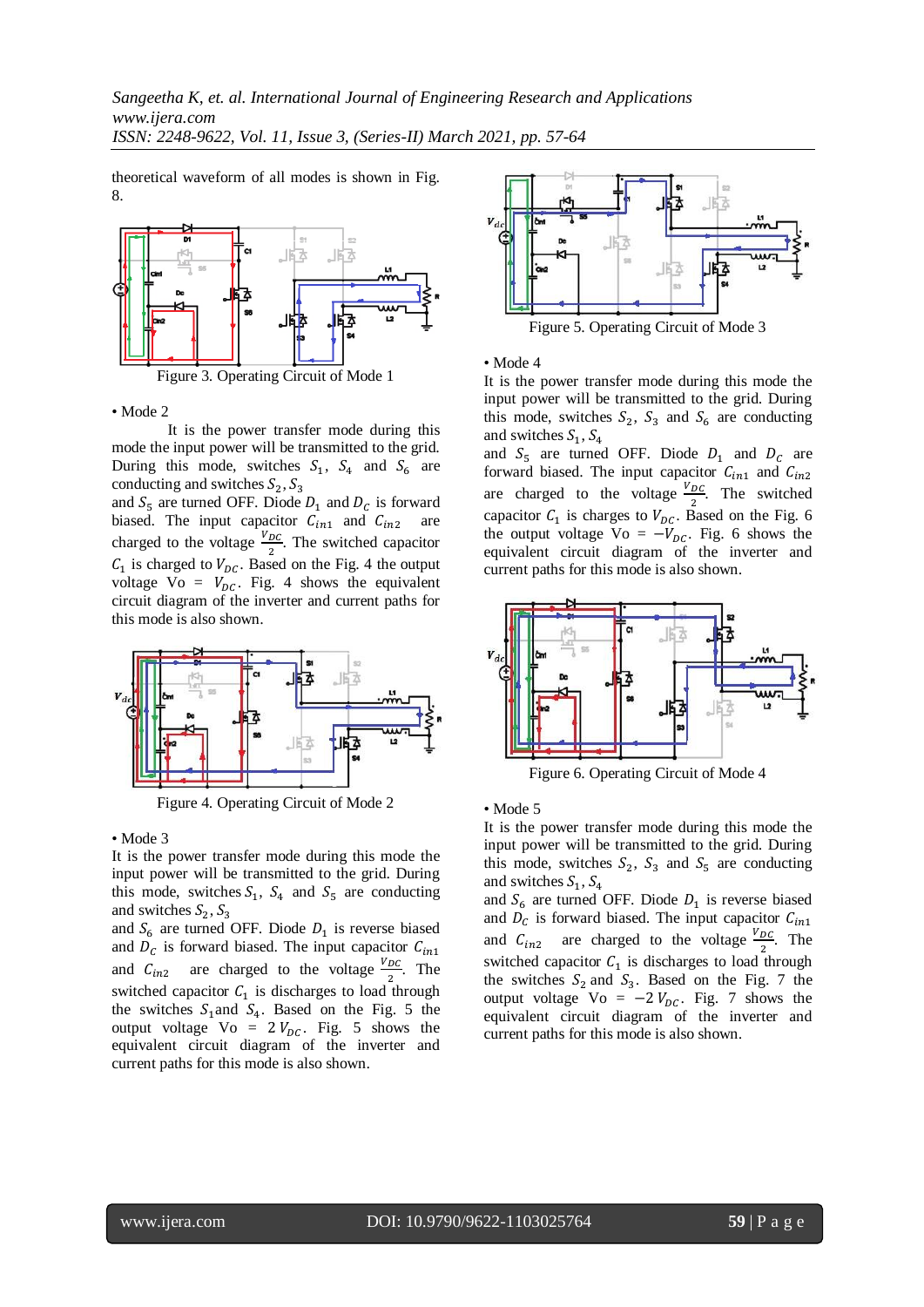

#### **III. CONTROL STRAGY**

To synthesize the multilevel AC output voltage using different level of DC inputs. Semiconductor devices must be switched ON and OFF in such a way that minimize harmonics. The carrier based Phase Disposition PWM (PDPWM) modulation scheme is employed. The principle of PDPWM is to use the multiple carriers with single modulating waveform. In the PDPWM all the carrier is in phase disposition. In PDPWM all the carrier are in phase with each other and the entire carrier have the same frequency and amplitude. In this method M-1 carrier that is four carries used to generate the five level output voltage, where M is no of output voltage level. Fig. 9 shows the sinusoidal phase disposition PWM. Here four triangular waves are compared with one sinusoidal reference wave. By performing various relational and logical operations the required gate pulses are generated.



Fig. 9. Sinusoidal phase disposition PWM

The switching states of the H5-D topology with switched capacitor MLI inverter is shown in the TABLE 1. Based on the switching pattern the required gate pulses to the each switch are generated.

TABLE 1 SWITCHING STATES OF H5D-SC MLI.

| <b>VOUT</b>  | $S_1$        | $S_2$        | $S_3$        | $S_4$        | $S_5$          | $S_6$        |
|--------------|--------------|--------------|--------------|--------------|----------------|--------------|
| $2V_{dc}$    | $\mathbf{1}$ | $\mathbf{O}$ | $\mathbf{O}$ | $\mathbf{1}$ | $\mathbf{1}$   | $\circ$      |
| $V_{dc}$     | $\mathbf{1}$ | $\mathbf{O}$ | $\mathbf{O}$ | $\mathbf{1}$ | $\mathbf{O}$   |              |
|              | $\mathbf{O}$ | $\mathbf{O}$ | $\mathbf{1}$ | $\mathbf{1}$ | $\overline{0}$ | 1            |
| $\mathbf{O}$ | $\mathbf{1}$ | 1            | $\mathbf{O}$ | $\mathbf{O}$ | $\mathbf{O}$   |              |
| $-V_{dc}$    | $\mathbf{O}$ |              | $\mathbf{1}$ | $\mathbf{O}$ | $\mathbf{0}$   | 1            |
| $-2V_{dc}$   | 0            | 1            | $\mathbf{1}$ | $\mathbf{O}$ | $\mathbf{1}$   | $\mathbf{O}$ |
|              |              |              |              |              |                |              |

By considering the advantages of various conventional MLI topologies a new topology is being introduced. Here number of switches required for the MLI is reduced. The above theoretical explanation is verified in software by the simulink model in MATLAB.

## **IV. SIMULINK MODEL WITH RESULTS**

MATLAB is a graphical programming language which offers modeling, simulation and analyzing of multi domain dynamic systems under Graphical User Interface (GUI) environment. It gives a real time application of the physical system by choosing the required electrical parameters for the switched capacitor multilevel inverter are listed in Table 3 the simulations are cared out. An input voltage  $V_{in}$  of 380 V is given. The switches are MOSFET/Diode with constant switching frequency of 20 kHz. Capacitor  $C_{in1}$  and  $C_{in2}$  have the same value. Also inductor  $L_1$  and  $L_2$  also having the same value.

TABLE 2 SIMULATION PARAMETERS

| <b>Parameters</b>                    | Specification                               |                 |  |
|--------------------------------------|---------------------------------------------|-----------------|--|
| Input voltage V <sub>in</sub>        | 380V                                        |                 |  |
| Grid voltage V <sub>grid</sub> (rms) | 220 V                                       |                 |  |
| Switching frequency f <sub>s</sub>   |                                             | $20$ kHz        |  |
| Load resistor                        |                                             | $150 \Omega$    |  |
| Output<br>Inductors                  | $L_1$ , $L_2$                               | 1 <sub>mH</sub> |  |
| Capacitors                           | $C_{\text{in1}}$ , $C_{\text{in2}}$ , $C_1$ | $650 \mu F$     |  |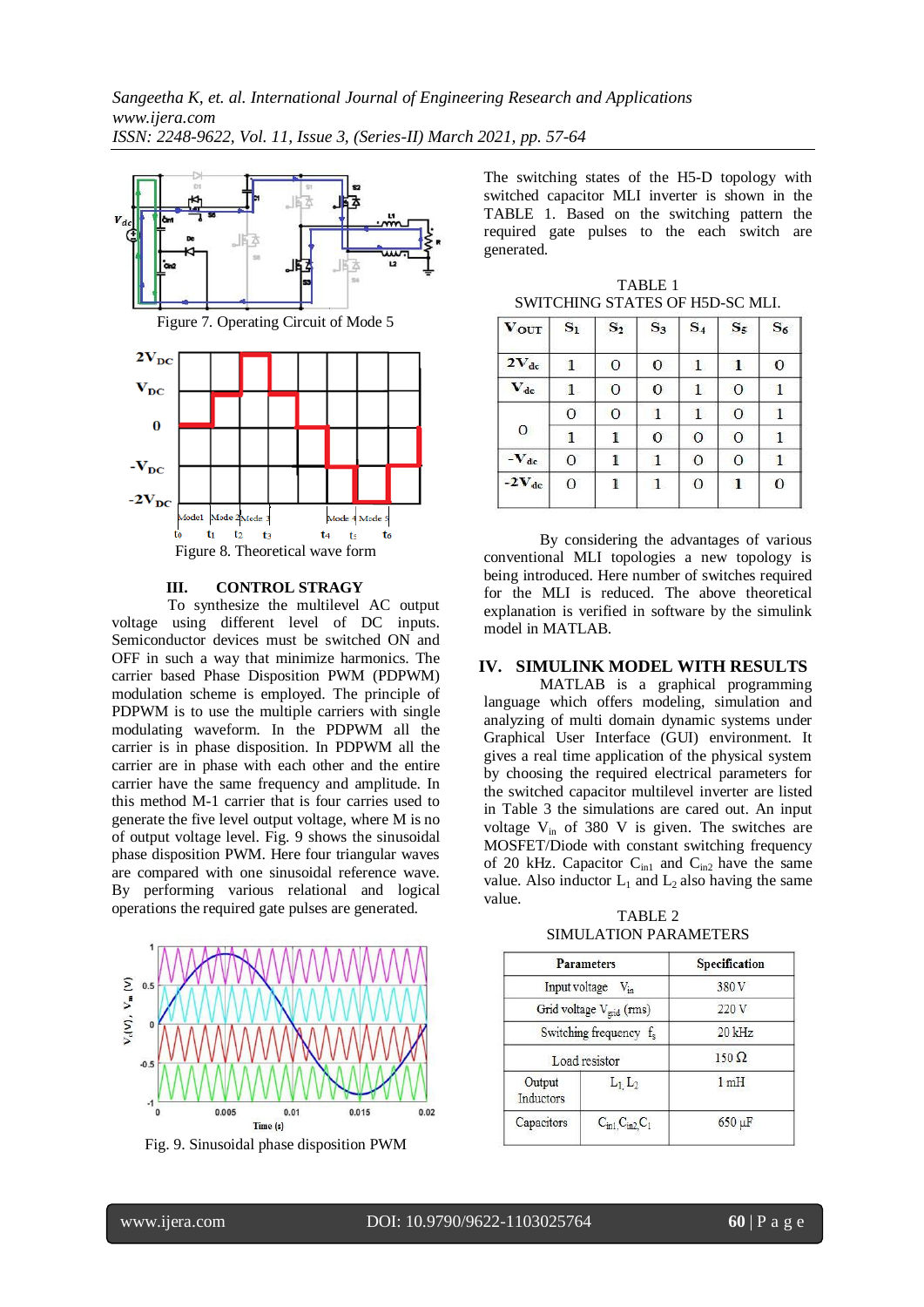*Sangeetha K, et. al. International Journal of Engineering Research and Applications www.ijera.com ISSN: 2248-9622, Vol. 11, Issue 3, (Series-II) March 2021, pp. 57-64*



Fig. 10. Simulink Model Of the Switching Pulse Generation for improved H5D-SC

Here the triangular carrier comparing with sinusoidal reference at fundamental frequency. Triangular carrier signal which are at high frequency. Here switching frequency is 20 kHz. The simulink model is shown in Fig. 10.



Fig. 11. Simulink Model Of the improved SC topology for transformerless PV grid connected inverter

The simulation results of the improved SC topology for inverter are simulated. Based on the design considerations. Simulation of input voltage, input current, output voltage, output current, switching pulses, common mode current are obtained from the simulink model figure 11 .



Fig. 12. (a) Input Voltage  $(V_{in})$  and (b) Input Current  $(I_{in})$ 



From the Fig. 12 and 13 It verifies the DC to AC conversion.



(d)  $S_4$ , (e)  $S_5$  and (f)

The switching pulse based on the PWM technique. The switches are triggered accordingly to produce five level output voltage.



The common mode current is reduced to 0.06 A.

## **V. ANALYSIS**

The analysis is done based on the simulation studies of H5-D topology and switched capacitor boot multilevel inverter. By considering parameter like efficiency, THD, MI, power factor the analysis between these inverters is carried.

## *A. Efficiency Vs Output power*

Efficiency is defined at any load as the ratio of the power output to the power input. The efficiency tells us the fraction of the input power delivered to the load. A typical curve for the variation of efficiency as a function of output power is shown in figure 16 and 17. For R load in H5-D inverter efficiency is around 96.5% and switched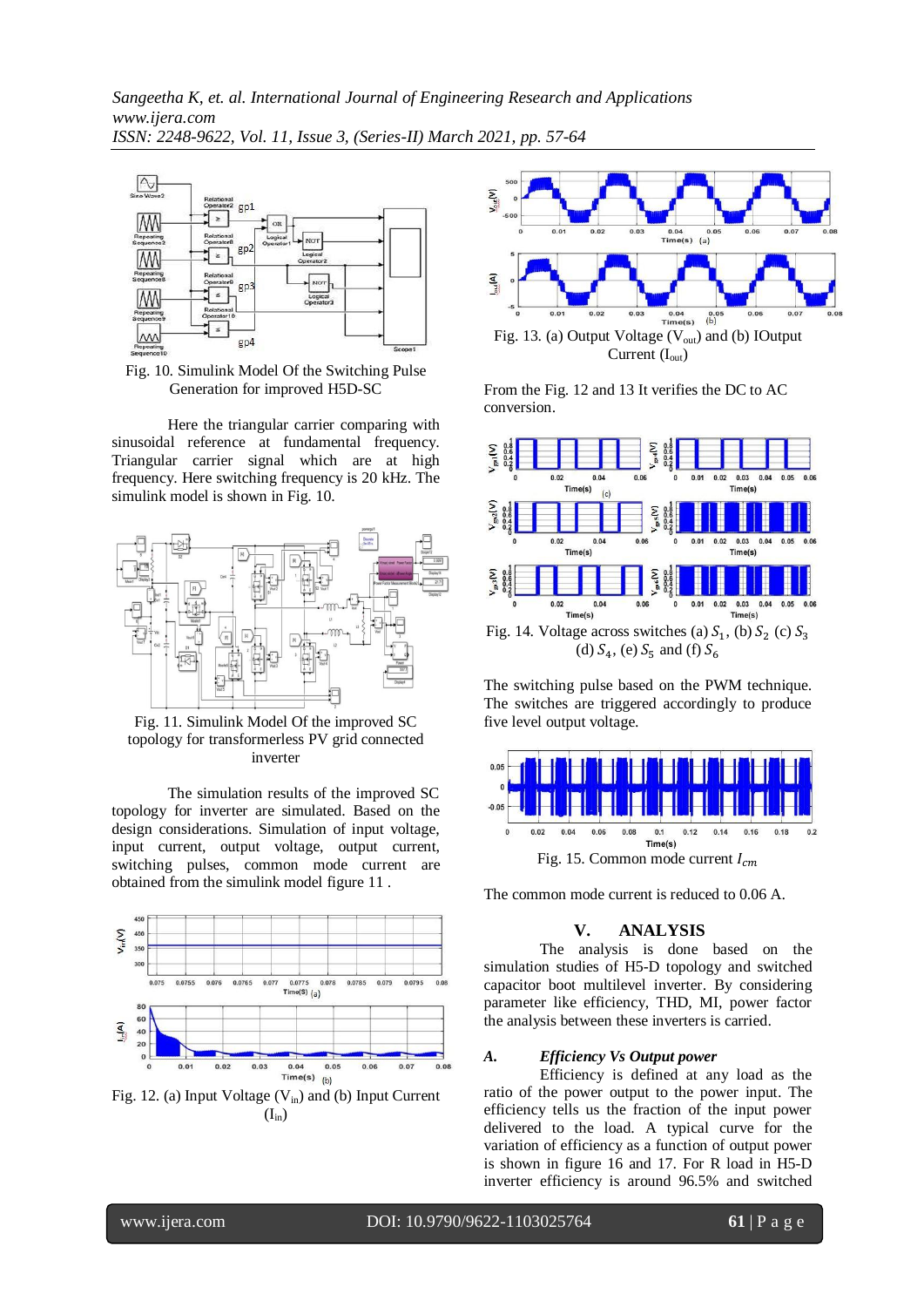*Sangeetha K, et. al. International Journal of Engineering Research and Applications www.ijera.com ISSN: 2248-9622, Vol. 11, Issue 3, (Series-II) March 2021, pp. 57-64*

capacitor Inverter the efficiency is around 97%. For RL load in H5-D inverter the efficiency is around 96% and switched capacitor inverter the efficiency is around 96.5% respectively.





Fig. 17. Efficiency Vs Output Power RL load

#### *B. Power Factor Vs Output Power*

Power factor is defined as the cosine of resulting angle between the current and voltage. Taking distortion factor as unity, it is found that the maximum power factor of H-SC inverter is 0.989 and for the H5-D inverter is 0.987. The plot between power factor and output power is shown in figure 18.



## *C. FFT Analysis*

The FFT analysis is shown in Fig. 19. The THD of the H5-D inverter is obtained as 21.54 % . It shows that total harmonic distortion in the H5D-SC is 41.41% less than the H5-D topology.



## *D. Comparision*

The comparison between conventional boost converter and fly back boost converter is given in TABLE 3.

TABLE 3

|                                 | Conventional<br>Inverter | <b>H5-D Inverter</b>     | <b>H5D-SC Inverter</b>  |
|---------------------------------|--------------------------|--------------------------|-------------------------|
| No of Switches                  | 5                        | 5                        | 6                       |
| No of diodes                    | $\sim$                   | 1                        | 2                       |
| Inductor                        | $\overline{2}$           | $\overline{2}$           | $\overline{2}$          |
| Capacitor                       | 1                        | $\overline{\phantom{0}}$ | 3                       |
| Efficiency                      | 94 %                     | 96 %                     | 97%                     |
| Total harmonic distortion       | 70.3%                    | 62.95%                   | 21.54%                  |
| Common mode current             | 0.6A                     | 0.03A                    | 0.05A                   |
| Voltage level                   | $V_{dc}$ to $-V_{dc}$    | $V_{dc}$ to $-V_{dc}$    | $2V_{dc}$ to $-2V_{dc}$ |
| Voltage stress across<br>switch | 480 V                    | 380 V                    | 620 V                   |
|                                 |                          |                          |                         |

It is observed from the above discussions that H5-D inverter has improved efficiency with less THD and also reduced the common mode current for H5-D inverter from 0.6A to 0.03A and for H-SC inverter the common mode current is reduced from 0.6A to 0.05A.

#### *E. Modulation Index*

The modulation index  $m_a$  is given by

$$
m_a = \frac{2 * A_m}{(M-1) * A_c}
$$

where  $A_m$  is the amplitude of the reference waveform and  $A_c$  is the amplitude of the carrier waveform. M is the number of level in output voltage. The output level can be controlled by ma. When M is equal to zero no modulation occurs. When M is greater than 1 it gets over modulated. So ma can be varied from 0 to 1. When m is less than 0.2 output varies from  $V_{DC}$  to - $V_{DC}$  that is a two level output is only obtained as shown in Fig. 20.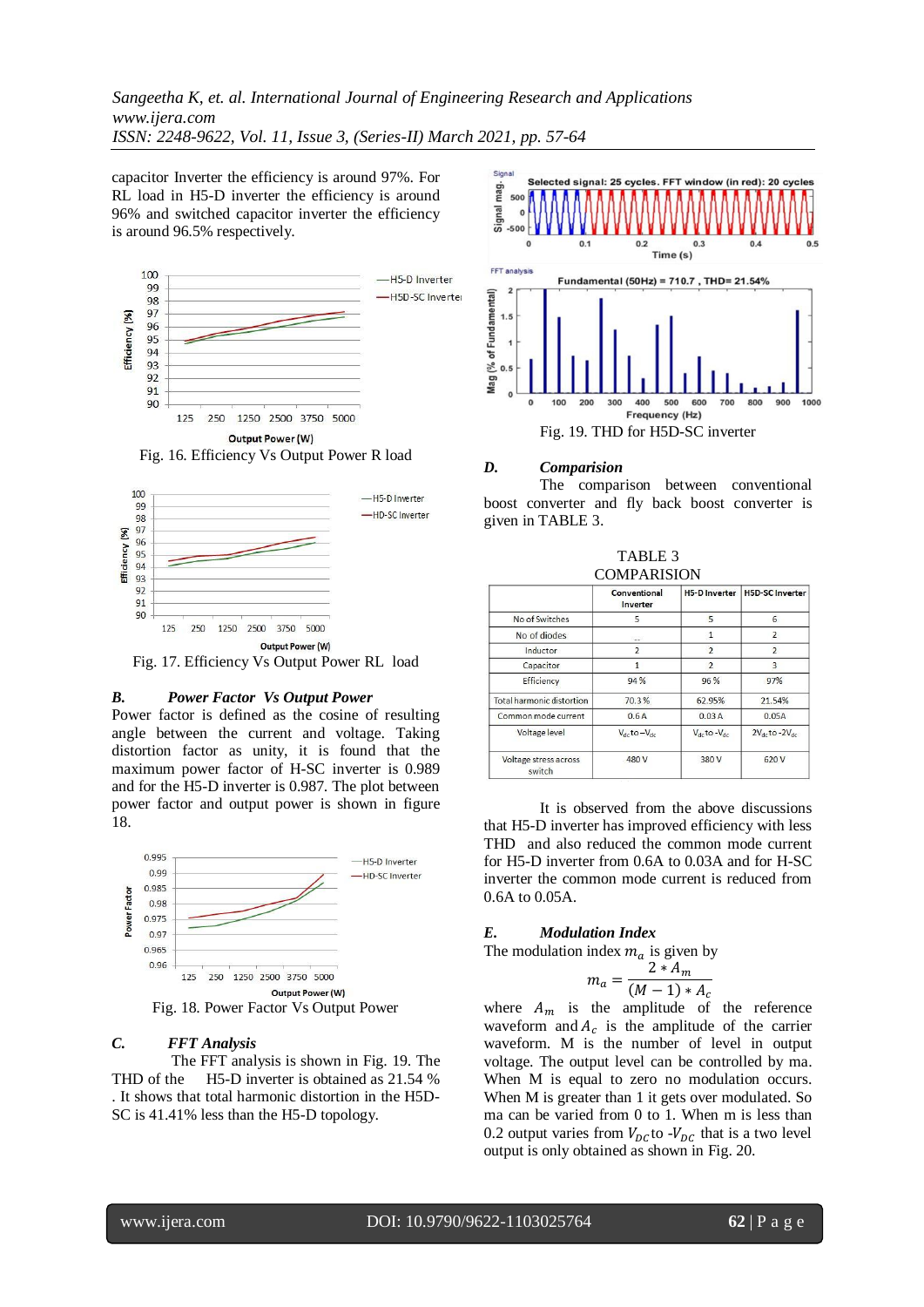

TABLE 4 COMPARISON OF THD WITH MI

| <b>LEVEL</b> | MТ  | THD     |  |
|--------------|-----|---------|--|
| TWO          | 0.1 | 311.38% |  |
| <b>THREE</b> | 0.5 | 53.01%  |  |
| <b>FIVE</b>  |     | 21.54%  |  |

## **VI. CONCLUSION**

In this work, a switched capacitor multilevel inverter with low common-mode current is designed and implemented. This H5D-SC multilevel inverter uses less number of switching devices compared to conventional inverter. A H5D-SC topology and its modulation strategy can effectively suppress the CM currents of the PV inverters. Simplified method of multi-carrier modulating signal is generated. The H5D-SC inverter has a peak efficiency of 97%. THD for the improved H5D-SC multilevel inverter is minimized from 62.95% to 21.54% and reduced harmonic content in output voltage. Therefore, H5-D topology provides a good choice for single phase transformerless PV inverters due to its simplicity and practicality. The switched capacitor multilevel inverter is suitable for different industrial applications such as in power grid application and variable frequency drives.

## **REFERENCES**

- [1]. V. Sonti, S. Jain and S. Bhattacharya, "Analysis of the modulation strategy for the minimization of the leakage current in the PV grid connected cascaded multilevel inverter" IEEE Transactions On Industry Applications vol. 32, no. 2, pp. 1156-1169, Feb. 2017.
- [2]. B. Chen, B. Gu, L. Zhang, "A novel pulsewidth modulation method for reactive power generation on a Cool MOS- and SiC- diode based transformer less inverter", IECON

2006 - 32nd Annual Conference on IEEE Industrial Electronics, vol. 63, no. 3, pp. 1539-1548, Mar. 2016.

- [3]. Hong Li, "An Improved H5 Topology with Low Common-Mode Current for Transformer-less PV Grid-Connected Inverter", IEEE Transactions on Power Electronics, Apr. 2018.
- [4]. H. Jedtberg, A. Pigazo, "Analysis of the robustness of transformer less PV inverter topologies to the choice of power devices ", IEEE Transactions on Power Electronics, vol. 32, no.7, pp. 52485257, Jul. 2017.
- [5]. S. A. Khan, Y. Guo and J. Zhu, "A high efficiency transformer-less PV gridconnected inverter with leakage current suppression", Proc. 2016 9th Int. Conf. on Electric. and Computer Eng., Dhaka, Bangladesh, pp. 190-193, Dec. 2016.
- [6]. R. González, E. Gubía, "Transformerless single-phase multilevel-based photovoltaic inverter", IEEE Trans. Ind. Electron, vol. 55, no. 7, Jul. 2008.
- [7]. C. Liu, Y. Wang, J. Cui, Y. Zhi, M. Liu and G. Cai, "Transformer less photovoltaic inverter based on interleaving high-frequency legs having bidirectional capability", IEEE Transactions On Power Electronics, vol. 31, no. 2, pp. 1131-1142, Feb. 2016
- [8]. Diptish Saha, "Implementation of Model Predictive Control for Conventional Switched Capacitor Multilevel Inverter to Reduce Input Current Peak and Capacitor Voltage Ripple", 2018 3rd International Conference for Convergence in Technology (I2CT), Apr. 2018.
- [9]. Shahin Sabour, "A New Switch Capacitor Multilevel Inverter With Partial Charging Switching And Reduced Components" ,2019 10th International Power Electronics, Drive Systems and Technologies Conference (PEDSTC), Feb. 2019.
- [10]. Suman Jana, "A Comparative study of twolevel and five-level inverter to convert Supercapacitive Energy for PMSM Load", 2017 IEEE Calcutta Conference (CALCON), Mar. 2017.

## **AUTHOR PROFILES**

**1. Sangeetha K** completed her B.Tech in Electrical and Electronics Engineering from College of Engineering Munnar, Kerala, India in 2017. She is now perusing M.Tech in power electronics from Mar Athanasius college of Engineering, Kothamangalam, Kerala